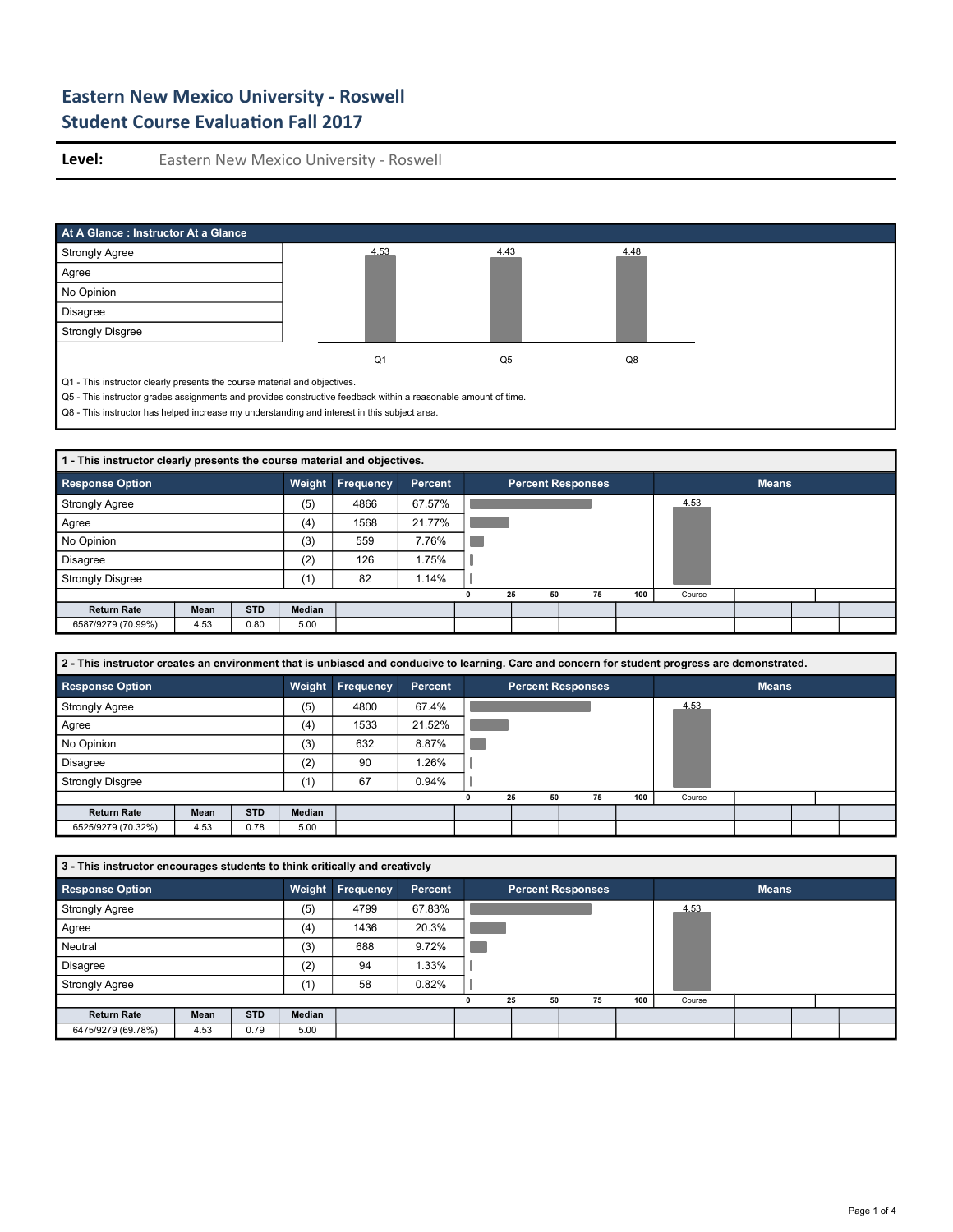| 4 - This instructor is open to student questions and opinions. |      |            |        |           |         |    |                          |     |        |              |  |
|----------------------------------------------------------------|------|------------|--------|-----------|---------|----|--------------------------|-----|--------|--------------|--|
| <b>Response Option</b>                                         |      |            | Weight | Frequency | Percent |    | <b>Percent Responses</b> |     |        | <b>Means</b> |  |
| <b>Strongly Agree</b>                                          |      |            | (5)    | 4900      | 69.39%  |    |                          |     | 4.56   |              |  |
| Agree                                                          |      |            | (4)    | 1446      | 20.48%  |    |                          |     |        |              |  |
| Neutral                                                        |      |            | (3)    | 584       | 8.27%   |    |                          |     |        |              |  |
| <b>Disagree</b>                                                |      |            | (2)    | 67        | 0.95%   |    |                          |     |        |              |  |
| <b>Strongly Disagree</b>                                       |      |            | (1)    | 65        | 0.92%   |    |                          |     |        |              |  |
|                                                                |      |            |        |           |         | 25 | 75<br>50                 | 100 | Course |              |  |
| <b>Return Rate</b>                                             | Mean | <b>STD</b> | Median |           |         |    |                          |     |        |              |  |
| 6471/9279 (69.74%)                                             | 4.56 | 0.76       | 5.00   |           |         |    |                          |     |        |              |  |

| 5 - This instructor grades assignments and provides constructive feedback within a reasonable amount of time. |      |            |               |                  |                |   |    |                          |     |        |              |  |  |
|---------------------------------------------------------------------------------------------------------------|------|------------|---------------|------------------|----------------|---|----|--------------------------|-----|--------|--------------|--|--|
| <b>Response Option</b>                                                                                        |      |            | Weight        | <b>Frequency</b> | <b>Percent</b> |   |    | <b>Percent Responses</b> |     |        | <b>Means</b> |  |  |
| <b>Strongly Agree</b>                                                                                         |      |            | (5)           | 4559             | 64.44%         |   |    |                          |     | 4.43   |              |  |  |
| Agree                                                                                                         |      |            | (4)           | 1430             | 20.21%         |   |    |                          |     |        |              |  |  |
| Neutral                                                                                                       |      |            | (3)           | 787              | 11.12%         |   |    |                          |     |        |              |  |  |
| <b>Disagree</b>                                                                                               |      |            | (2)           | 158              | 2.23%          |   |    |                          |     |        |              |  |  |
| <b>Strongly Disagree</b>                                                                                      |      |            | (1)           | 141              | 1.99%          |   |    |                          |     |        |              |  |  |
|                                                                                                               |      |            |               |                  |                | n | 25 | 75<br>50                 | 100 | Course |              |  |  |
| <b>Return Rate</b>                                                                                            | Mean | <b>STD</b> | <b>Median</b> |                  |                |   |    |                          |     |        |              |  |  |
| 6483/9279 (69.87%)                                                                                            | 4.43 | 0.92       | 5.00          |                  |                |   |    |                          |     |        |              |  |  |

| 6 - This instructor has command of the subject area. |      |            |               |                  |         |                          |    |    |     |        |              |  |
|------------------------------------------------------|------|------------|---------------|------------------|---------|--------------------------|----|----|-----|--------|--------------|--|
| <b>Response Option</b>                               |      |            |               | Weight Frequency | Percent | <b>Percent Responses</b> |    |    |     |        | <b>Means</b> |  |
| <b>Strongly Agree</b>                                |      |            | (5)           | 4691             | 66.44%  |                          |    |    |     | 4.52   |              |  |
| Agree                                                |      |            | (4)           | 1567             | 22.2%   |                          |    |    |     |        |              |  |
| No Opinion                                           |      |            | (3)           | 664              | 9.41%   |                          |    |    |     |        |              |  |
| Disagree                                             |      |            | (2)           | 72               | 1.02%   |                          |    |    |     |        |              |  |
| <b>Strongly Disgree</b>                              |      |            | (1)           | 66               | 0.93%   |                          |    |    |     |        |              |  |
|                                                      |      |            |               |                  |         | 25                       | 50 | 75 | 100 | Course |              |  |
| <b>Return Rate</b>                                   | Mean | <b>STD</b> | <b>Median</b> |                  |         |                          |    |    |     |        |              |  |
| 6469/9279 (69.72%)                                   | 4.52 | 0.78       | 5.00          |                  |         |                          |    |    |     |        |              |  |

| 7 - This instructor comes prepared for each class period, makes good use of classroom time, and effectively uses instructional materials. |      |            |        |                  |                |    |    |                          |    |     |        |              |  |  |
|-------------------------------------------------------------------------------------------------------------------------------------------|------|------------|--------|------------------|----------------|----|----|--------------------------|----|-----|--------|--------------|--|--|
| <b>Response Option</b>                                                                                                                    |      |            |        | Weight Frequency | <b>Percent</b> |    |    | <b>Percent Responses</b> |    |     |        | <b>Means</b> |  |  |
| <b>Strongly Agree</b>                                                                                                                     |      |            | (5)    | 4707             | 66.5%          |    |    |                          |    |     | 4.49   |              |  |  |
| Agree                                                                                                                                     |      |            | (4)    | 1384             | 19.55%         |    |    |                          |    |     |        |              |  |  |
| No Opinion                                                                                                                                |      |            | (3)    | 826              | 11.67%         |    |    |                          |    |     |        |              |  |  |
| <b>Disagree</b>                                                                                                                           |      |            | (2)    | 94               | 1.33%          |    |    |                          |    |     |        |              |  |  |
| <b>Strongly Disgree</b>                                                                                                                   |      |            | (1)    | 67               | 0.95%          |    |    |                          |    |     |        |              |  |  |
|                                                                                                                                           |      |            |        |                  |                | 25 | 50 |                          | 75 | 100 | Course |              |  |  |
| <b>Return Rate</b>                                                                                                                        | Mean | <b>STD</b> | Median |                  |                |    |    |                          |    |     |        |              |  |  |
| 6487/9279 (69.91%)                                                                                                                        | 4.49 | 0.82       | 5.00   |                  |                |    |    |                          |    |     |        |              |  |  |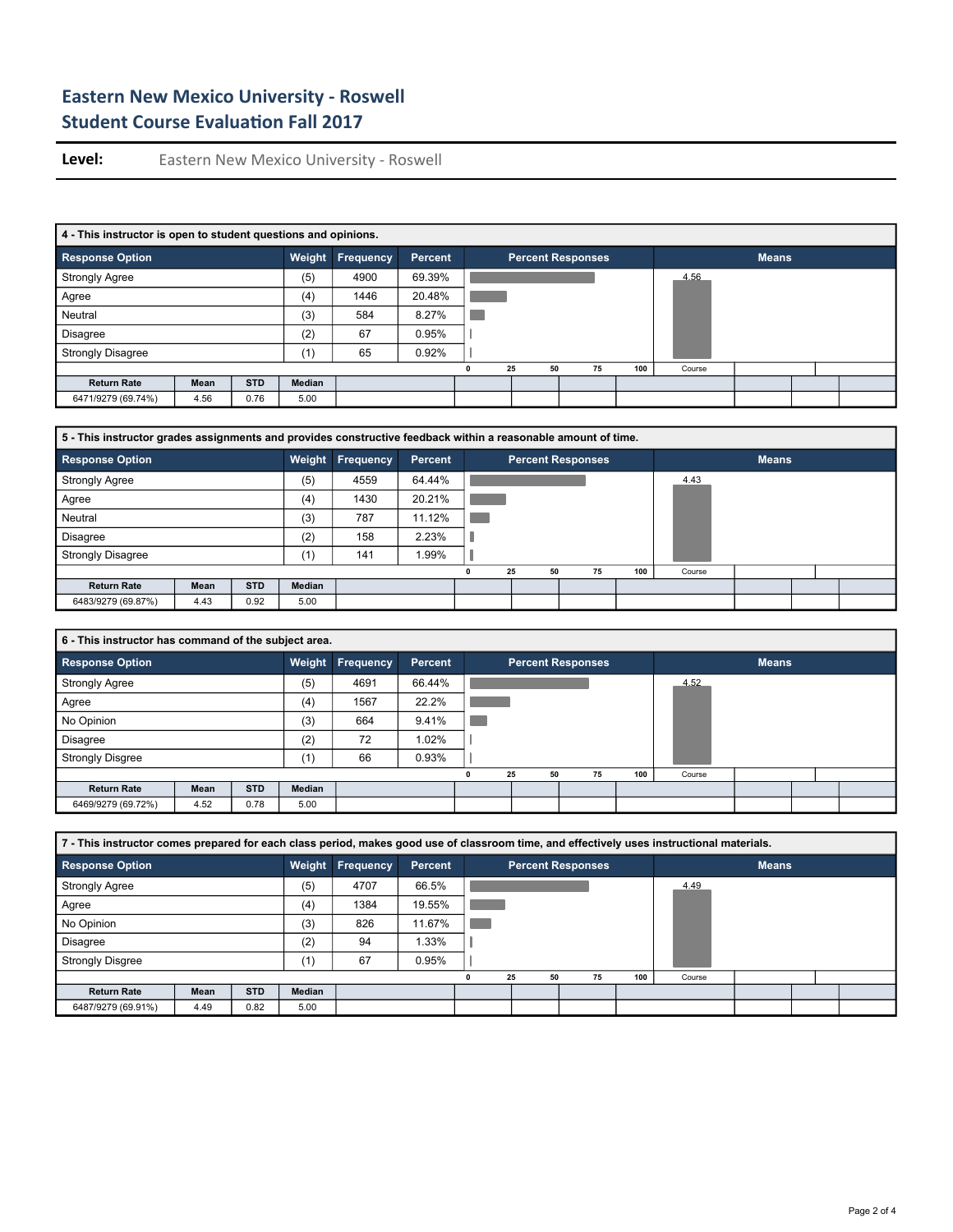| 8 - This instructor has helped increase my understanding and interest in this subject area. |      |            |        |                  |                |          |                          |     |        |              |  |
|---------------------------------------------------------------------------------------------|------|------------|--------|------------------|----------------|----------|--------------------------|-----|--------|--------------|--|
| <b>Response Option</b>                                                                      |      |            | Weight | <b>Frequency</b> | <b>Percent</b> |          | <b>Percent Responses</b> |     |        | <b>Means</b> |  |
| <b>Strongly Agree</b>                                                                       |      |            | (5)    | 4679             | 66.14%         |          |                          |     | 4.48   |              |  |
| Agree                                                                                       |      |            | (4)    | 1461             | 20.65%         |          |                          |     |        |              |  |
| No Opinion                                                                                  |      |            | (3)    | 698              | 9.87%          |          |                          |     |        |              |  |
| <b>Disagree</b>                                                                             |      |            | (2)    | 147              | 2.08%          |          |                          |     |        |              |  |
| <b>Strongly Disgree</b>                                                                     |      |            | (1)    | 89               | $1.26\%$       |          |                          |     |        |              |  |
|                                                                                             |      |            |        |                  |                | 50<br>25 | 75                       | 100 | Course |              |  |
| <b>Return Rate</b>                                                                          | Mean | <b>STD</b> | Median |                  |                |          |                          |     |        |              |  |
| 6479/9279 (69.82%)                                                                          | 4.48 | 0.85       | 5.00   |                  |                |          |                          |     |        |              |  |

| 9 - This instructor is consistently available during posted office hours and responds to voice mails/email messages within a reasonable amount of time. |      |            |               |                  |                |          |                          |     |        |              |  |
|---------------------------------------------------------------------------------------------------------------------------------------------------------|------|------------|---------------|------------------|----------------|----------|--------------------------|-----|--------|--------------|--|
| <b>Response Option</b>                                                                                                                                  |      |            | Weight        | <b>Frequency</b> | <b>Percent</b> |          | <b>Percent Responses</b> |     |        | <b>Means</b> |  |
| <b>Strongly Agree</b>                                                                                                                                   |      |            | (5)           | 4359             | 61.66%         |          |                          |     | 4.42   |              |  |
| Agree                                                                                                                                                   |      |            | (4)           | 1550             | 21.93%         |          |                          |     |        |              |  |
| No Opinion                                                                                                                                              |      |            | (3)           | 1016             | 14.37%         |          |                          |     |        |              |  |
| <b>Disagree</b>                                                                                                                                         |      |            | (2)           | 74               | $1.05\%$       |          |                          |     |        |              |  |
| <b>Strongly Disgree</b>                                                                                                                                 |      |            | (1)           | 70               | 0.99%          |          |                          |     |        |              |  |
|                                                                                                                                                         |      |            |               |                  |                | 50<br>25 | 75                       | 100 | Course |              |  |
| <b>Return Rate</b>                                                                                                                                      | Mean | <b>STD</b> | <b>Median</b> |                  |                |          |                          |     |        |              |  |
| 6477/9279 (69.8%)                                                                                                                                       | 4.42 | 0.84       | 5.00          |                  |                |          |                          |     |        |              |  |

| 10 - I would take another course from this instructor |      |            |               |                         |         |                          |    |    |     |        |              |  |
|-------------------------------------------------------|------|------------|---------------|-------------------------|---------|--------------------------|----|----|-----|--------|--------------|--|
| <b>Response Option</b>                                |      |            |               | <b>Weight Frequency</b> | Percent | <b>Percent Responses</b> |    |    |     |        | <b>Means</b> |  |
| <b>Strongly Agree</b>                                 |      |            | (5)           | 4652                    | 65.72%  |                          |    |    |     | 4.44   |              |  |
| Agree                                                 |      |            | (4)           | 1388                    | 19.61%  |                          |    |    |     |        |              |  |
| No Opinion                                            |      |            | (3)           | 728                     | 10.28%  |                          |    |    |     |        |              |  |
| Disagree                                              |      |            | (2)           | 148                     | 2.09%   |                          |    |    |     |        |              |  |
| <b>Strongly Disgree</b>                               |      |            | (1)           | 163                     | 2.3%    |                          |    |    |     |        |              |  |
|                                                       |      |            |               |                         |         | 25                       | 50 | 75 | 100 | Course |              |  |
| <b>Return Rate</b>                                    | Mean | <b>STD</b> | <b>Median</b> |                         |         |                          |    |    |     |        |              |  |
| 6485/9279 (69.89%)                                    | 4.44 | 0.92       | 5.00          |                         |         |                          |    |    |     |        |              |  |

| 11 - The facilities are adequate for this class |      |            |        |                  |         |   |    |                          |     |        |              |  |
|-------------------------------------------------|------|------------|--------|------------------|---------|---|----|--------------------------|-----|--------|--------------|--|
| <b>Response Option</b>                          |      |            | Weight | <b>Frequency</b> | Percent |   |    | <b>Percent Responses</b> |     |        | <b>Means</b> |  |
| <b>Strongly Agree</b>                           |      |            | (5)    | 4055             | 62.86%  |   |    |                          |     | 4.49   |              |  |
| Agree                                           |      |            | (4)    | 1607             | 24.91%  |   |    |                          |     |        |              |  |
| No Opinion                                      |      |            | (3)    | 701              | 10.87%  |   |    |                          |     |        |              |  |
| Disagree                                        |      |            | (2)    | 39               | 0.6%    |   |    |                          |     |        |              |  |
| <b>Strongly Disgree</b>                         |      |            | (1)    | 49               | 0.76%   |   |    |                          |     |        |              |  |
|                                                 |      |            |        |                  |         | 0 | 25 | 75<br>50                 | 100 | Course |              |  |
| <b>Return Rate</b>                              | Mean | <b>STD</b> | Median |                  |         |   |    |                          |     |        |              |  |
| 6451/9279 (69.52%)                              | 4.49 | 0.77       | 5.00   |                  |         |   |    |                          |     |        |              |  |